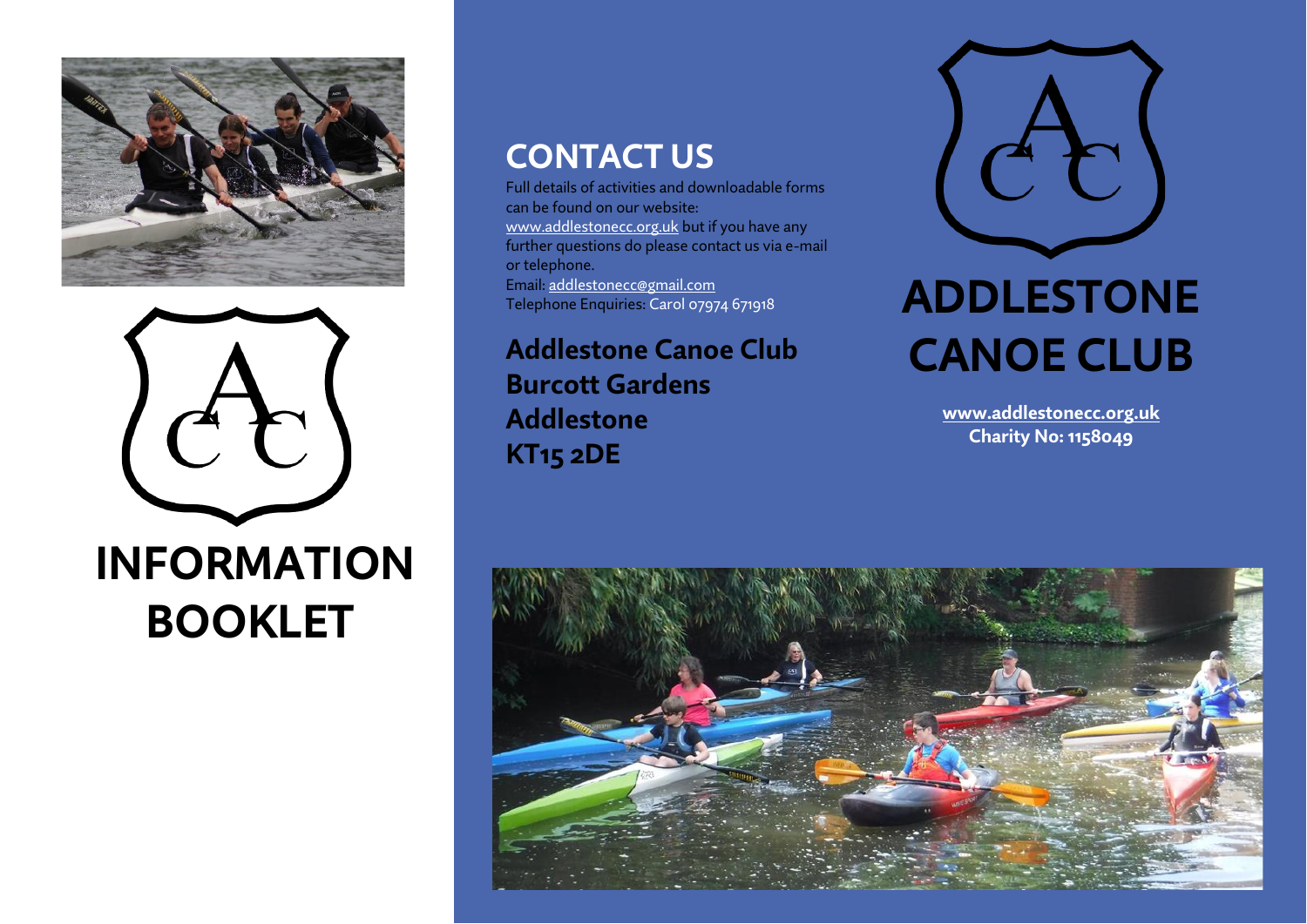## **ABOUT US**

Based on the edge of the picturesque Wey Navigation, Addlestone Canoe Club has been established for over 30 years.

We are a multi discipline club that welcomes all those interested in paddle sports from White Water to Sprint and Marathon Racing to Canoe Touring and Stand - Up Paddle Boarding (SUP) .

ACC is probably the most diversified Club in the region, and we run programmes and instruction to suit beginners and advanced paddlers of all ages and abilities. Due to our location on the Wey Navigation we have developed a special ethos of providing a wide variety of Canoeing experiences and opportunities for young people. Some of our young paddlers have gone on to represent Great Britain at International events while some adult members have participated in the renowned Devizes to Westminster Canoe Race.

All coaches are British Canoeing qualified and DBS checked and all work on a voluntary basis, devoting their time and energy to bring canoeing to as many people as possible, supporting the beginner and the more experienced paddler alike to improve their skills.

The Club is well equipped with all types of canoes, kayaks and paddling kit which can be used for a small charge by club members. The clubhouse has recently undergone a huge transformation with its new facilities soon to be completed (Summer 2021). They will include new fit for purpose club room, changing facilities with hot showers, a small kitchen and gym facilities.

Addlestone Canoe Club is a great place to paddle in a friendly environment so come and visit, we look forward to welcoming you!









## **ACTIVITIES**

#### **General Club Sessions**

Thursdays 6pm -8pm (summertime) Saturdays 2pm -4pm (all year)

#### **Open Boating and General Recreational**

**Touring -** A popular pastime making for a great day out. Great for families.

**Racing - Sprint and Marathon -** Racing can be in singles, doubles and fours covering distances from 200m to several miles. Training sessions every week (including running and circuit training in the winter) plus competitions and races.

**Slalom** - A personal test of skill, involving speed and precision to negotiate slalom gates without making contact and against the clock. Slalom is ideal for paddlers with at least 2\* ability.

**White water, Freestyle/Rodeo -** Experience the thrill of moving water on rivers and weirs. Progressive training on moving water leading to more adventurous trips on white water rivers and courses.

#### **Stand -Up Paddle Boarding (SUP) –**

With a SUP you can paddle on your knees or on your feet if you have the balance. It's a great way to enjoy the river .

#### **Paddlepower Start, Passport, Discover and**

**Explore -** A scheme that introduces different paddling opportunities to young people through participation and challenge. For 8 – 14 year olds. **Pool sessions**

#### **1. Woking Pool**

ACC coaches are available to help with rolling technique, etc. Boats are available for use (8.30 -9.45pm)

**2. Guildford Lido**

On Monday evenings during the summer, your own boat is required (7 -8.30pm)

**Courses -** From introductory to British Canoeing recognised qualifications and first aid, these are arranged throughout the year. Check out the Calendar on the club website and club notice board for information.

**Trip s -** White water trips to rivers and centres around the UK as well as regular outings to local weirs and rivers are arranged throughout the year.

#### **Youth Groups, Adult Groups, Schools and Duke of Edinburgh Award**

If you would like to arrange a session for your group, please contact us (subject to coach availability).